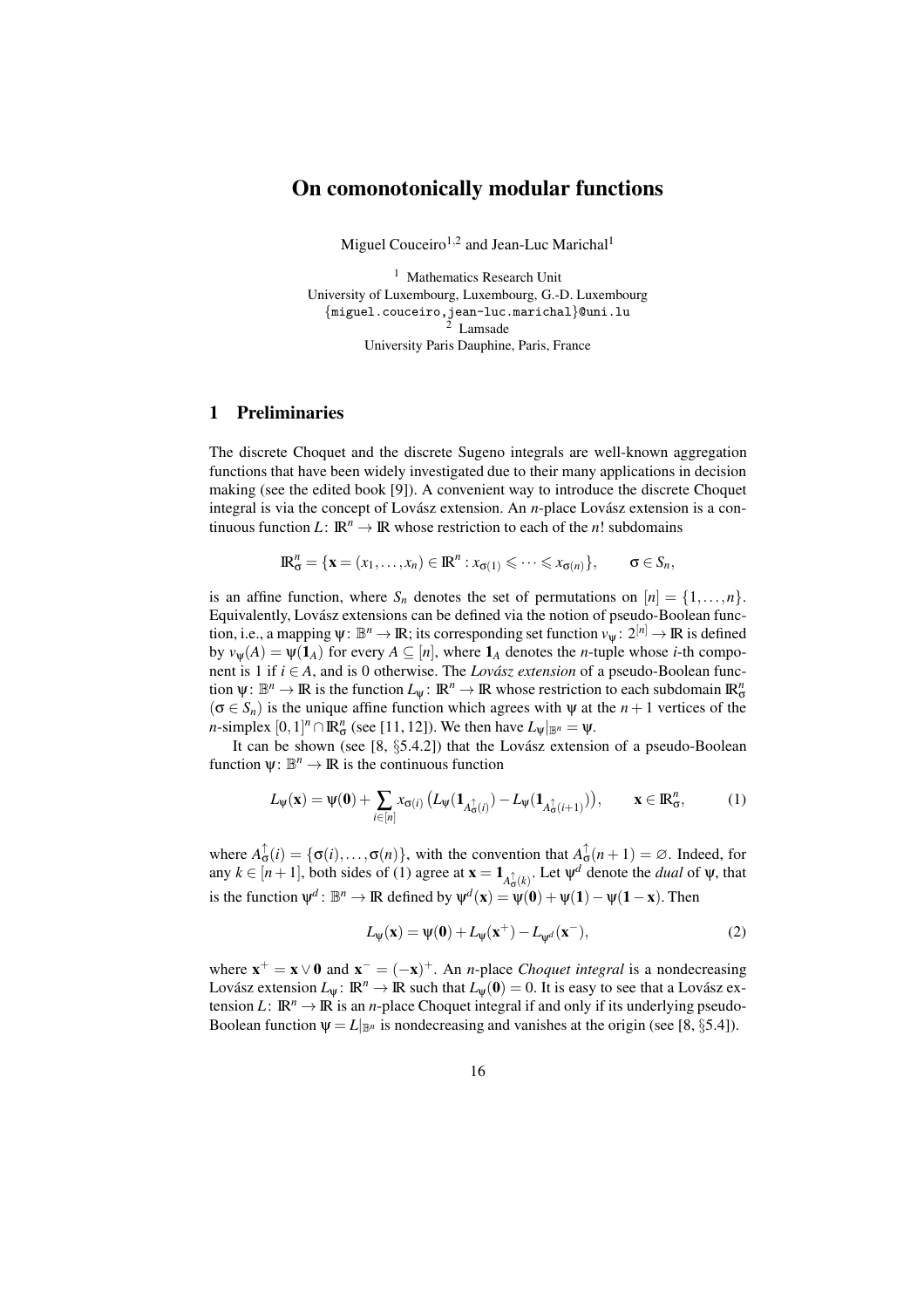Similarly, a convenient way to introduce the discrete Sugeno integral is via the concept of (lattice) polynomial functions, i.e., functions which can be expressed as combinations of variables and constants using the lattice operations ∧ and ∨. It can be shown that polynomial functions are exactly those representable by expressions of the form

$$
\bigvee_{A \subseteq [n]} c_A \wedge \bigwedge_{i \in A} x_i, \quad \text{see, e.g., [4, 7].}
$$

Over real intervals  $I \subseteq \mathbb{R}$ , the discrete Sugeno integrals are exactly those polynomial functions  $p: I^n \to I$  that are idempotent, i.e., satisfying  $p(x, \ldots, x) = x$ .

Natural generalizations of Lovász extensions and polynomial functions are the quasi-Lovász extensions and quasi-polynomial functions, which are best described by

$$
f(x_1,\ldots,x_n)=L(\varphi(x_1),\ldots,\varphi(x_n)) \quad \text{and} \quad f(x_1,\ldots,x_n)=p(\varphi(x_1),\ldots,\varphi(x_n)), \text{resp.,}
$$

where *L* is a Lovász extension,  $p$  is a polynomial function, and  $\varphi$  a nondecreasing function such that  $\varphi(0) = 0$ . Such aggregation functions are used in decision under uncertainty, where  $\varphi$  is a utility function and  $f$  an overall preference functional. It is also used in multi-criteria decision making where the criteria are commensurate (i.e., expressed in a common scale). For a recent reference, see Bouyssou et al. [1]. In this paper we show that all of these classes of functions can be axiomatized in terms of so-called comonotonic modularity by introducing variants of homogeneity. To simplify our exposition when dealing with these different objects simultaneously in a unified framework, we will assume hereinafter that  $I = [-1,1] \subseteq \mathbb{R}$ , and we set  $I_{+} = [0,1]$ ,  $I_{-} = [-1,0]$  and  $I_{\sigma}^{n} = I^{n} \cap \mathbb{R}_{\sigma}^{n}$ .

### 2 Comonotonic Modularity

A function  $f: I^n \to \mathbb{R}$  is said to be *modular* (or a *valuation*) if

$$
f(\mathbf{x}) + f(\mathbf{x}') = f(\mathbf{x} \wedge \mathbf{x}') + f(\mathbf{x} \vee \mathbf{x}')
$$
 (3)

for every  $\mathbf{x}, \mathbf{x}' \in I^n$ . It was proved (see Topkis [13, Thm 3.3]) that a function  $f: I^n \to \mathbb{R}$ is modular if and only if it is *separable*, that is, there exist *n* functions  $f_i\colon I\to\mathbb{R},$   $i\in [n],$ such that  $f = \sum_{i \in [n]} f_i$ . In particular, any 1-place function  $f: I \to \mathbb{R}$  is modular.

Two *n*-tuples  $\mathbf{x}, \mathbf{x}' \in I^n$  are said to be *comonotonic* if  $\mathbf{x}, \mathbf{x}' \in I^n_\sigma$  for some  $\sigma \in S_n$ . A function  $f: I^n \to \mathbb{R}$  is said to be *comonotonically modular* (or, shortly, *comodular*) if (3) holds for every comonotonic *n*-tuples  $\mathbf{x}, \mathbf{x}' \in I^n$ . Note that for any function  $f: I^n \to I^n$ **IR**, condition (3) holds for tuples  $\mathbf{x} = x\mathbf{1}_A$  and  $\mathbf{x}' = x'\mathbf{1}_A$ , where  $x, x' \in I$  and  $A \subseteq [n]$ . Note that if  $f: I^n \to \mathbb{R}$  is comodular, then by setting  $\mathbf{x}' = \mathbf{0}$  in (3) we have

$$
f_0(\mathbf{x}) = f_0(\mathbf{x}^+) + f_0(-\mathbf{x}^-)
$$
 (where  $f_0 = f - f(\mathbf{0})$ .)

**Theorem 1.** ([6]) *For any function*  $f: I^n \to \mathbb{R}$ *, the following are equivalent.* 

(*i*) *f is comodular.*

(*ii*) *There are g*:  $I_+^n \to \mathbb{R}$  *and h*:  $I_-^n \to \mathbb{R}$  *comodular s.t.*  $f_0(\mathbf{x}) = g_0(\mathbf{x}^+) + h_0(-\mathbf{x}^-)$ *for every*  $\mathbf{x} \in I^n$ *. In this case, we can choose*  $g = f|_{I^n_+}$  *and*  $h = f|_{I^n_-}$ *.*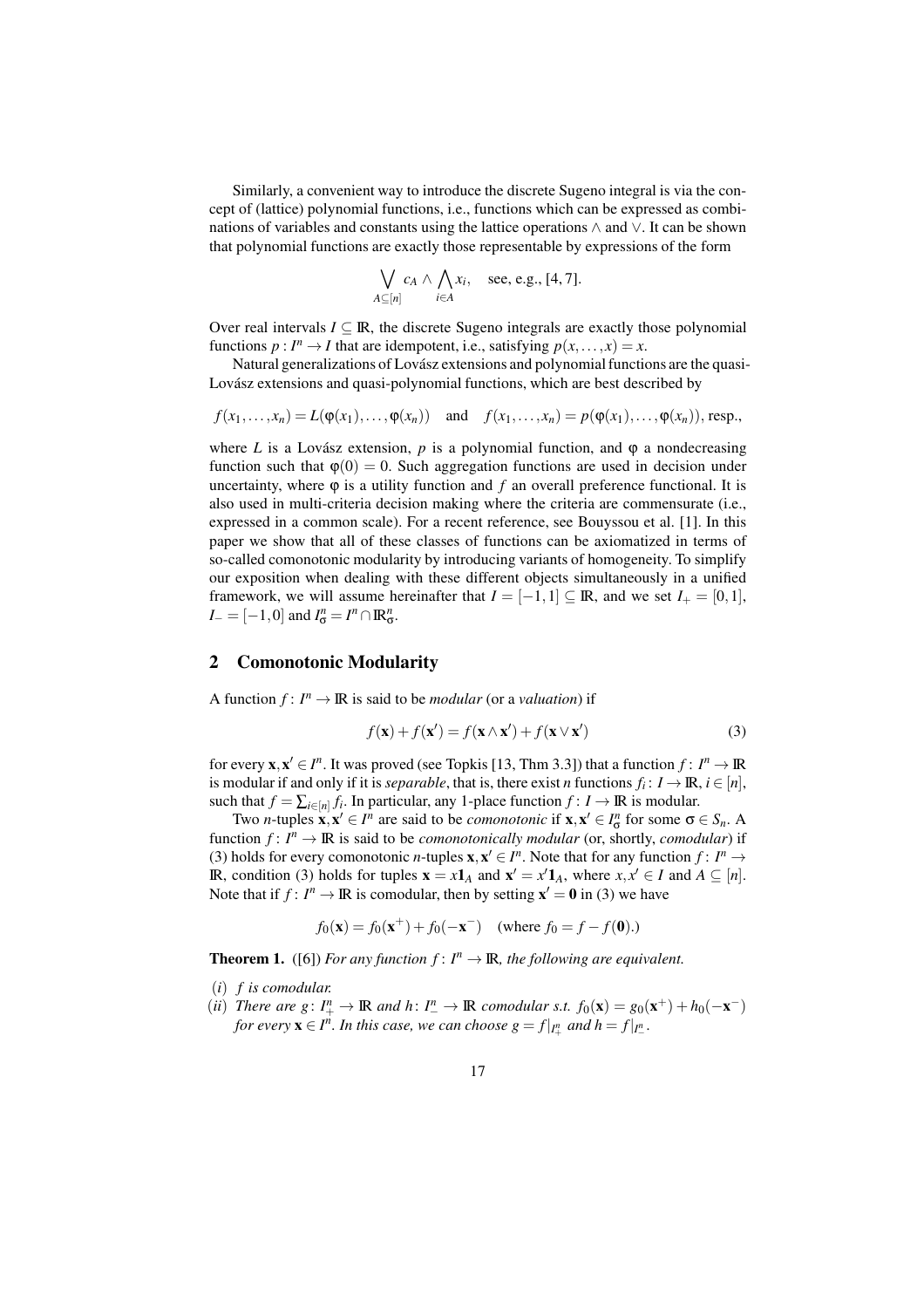(*iii*) *There are g*:  $I_+^n \to \mathbb{R}$  *and*  $h: I_-^n \to \mathbb{R}$  *s.t. for every*  $\sigma \in S_n$  *and*  $\mathbf{x} \in I_\sigma^n$ ,

$$
f_0(\mathbf{x}) = \sum_{1 \leq i \leq p} \left( h(x_{\sigma(i)} \mathbf{1}_{A^{\perp}_{\sigma(i)}}) - h(x_{\sigma(i)} \mathbf{1}_{A^{\perp}_{\sigma(i-1)}}) \right)
$$
  
+ 
$$
\sum_{p+1 \leq i \leq n} \left( g(x_{\sigma(i)} \mathbf{1}_{A^{\uparrow}_{\sigma(i)}}) - g(x_{\sigma(i)} \mathbf{1}_{A^{\uparrow}_{\sigma(i+1)}}) \right),
$$

*where*  $x_{\sigma(p)} < 0 \leq x_{\sigma(p+1)}$ . In this case, we can choose  $g = f|_{I_+^n}$  and  $h = f|_{I_-^n}$ .

In the next section we will propose variants of homogeneity, which will show that the class of comodular functions subsumes important aggregation functions (such as Sugeno and Choquet integrals) as well as several extensions that are pertaining to decision making under uncertainty. We finish this section with a noteworthy consequence of Theorem 1 that provides a "comonotonic" analogue of Topkis' characterization [13] of modular functions as separable functions, and which provides an alternative description of comodular functions.

**Corollary 1.** A function  $f: I^n \to \mathbb{R}$  is comodular if and only if it is comonotonically  $s$ *eparable, that is, for every*  $\sigma \in S_n$ *, there exist functions*  $f_i^{\sigma}$ :  $I \to \mathbb{R}$ *, i*  $\in [n]$ *, such that* 

$$
f(\mathbf{x}) = \sum_{i=1}^n f_i^{\sigma}(x_{\sigma(i)}) = \sum_{i=1}^n f_{\sigma^{-1}(i)}^{\sigma}(x_i), \qquad \mathbf{x} \in I^n \cap \mathbb{R}_\sigma^n.
$$

- *Remark 1.* (i) Quasi-polynomial functions were axiomatized in [2] in terms of two well-known conditions in aggregation theory, namely, comonotonic maxitivity and comonotonic minitivity. It is not difficult to verify that both properties imply comonotonic modularity, and hence quasi-polynomial functions are comodular or, equiv., comonotonically separable.
- (ii) The discrete Shilkret integral can be seen as an aggregation function  $f: I^n \to \mathbb{R}, I \subseteq \mathbb{R}$ , that can be represented by an expression of the form

$$
f(\mathbf{x}) = \bigvee_{A \subseteq [n]} s_A \cdot \bigwedge_{i \in A} x_i, \qquad \mathbf{x} \in \mathbb{R}^n.
$$

Essentially the Shilkret integral differs from the Choquet integral in the fact that meet-terms are aggregated by join rather than by sum, and from the Sugeno integral in the fact that each meet-term is transformed by scalar multiplication rather than by scalar meet.

Surprisingly and despite these similarities, unlike the Choquet and Sugeno integrals, the Shilkret integral is not comodular, and hence not comonotonically separable: Let  $f: \mathbb{R}^2 \to$ **IR** be the Shilkret integral  $f(x_1, x_2) = 0.2 \cdot x_1 ∨ 0.4 \cdot x_2$ , and let **x** = (0.1, 0.1) and **x'** = (0.2, 0).

## 3 Homogeneity variants

Despite the negative result concerning the Shilkret integral, the class of comodular functions subsumes a wide variety of integral-like functions, such as quasi-polynomial functions (see Remark 1). The next theorem introduces different variants of homogeneity which, together with comonotonic modularity, provide axiomatizations for the various classes of (extended) integrals we consider in this paper.

**Theorem 2.** *A function*  $f: I^n \to \mathbb{R}$  *is a*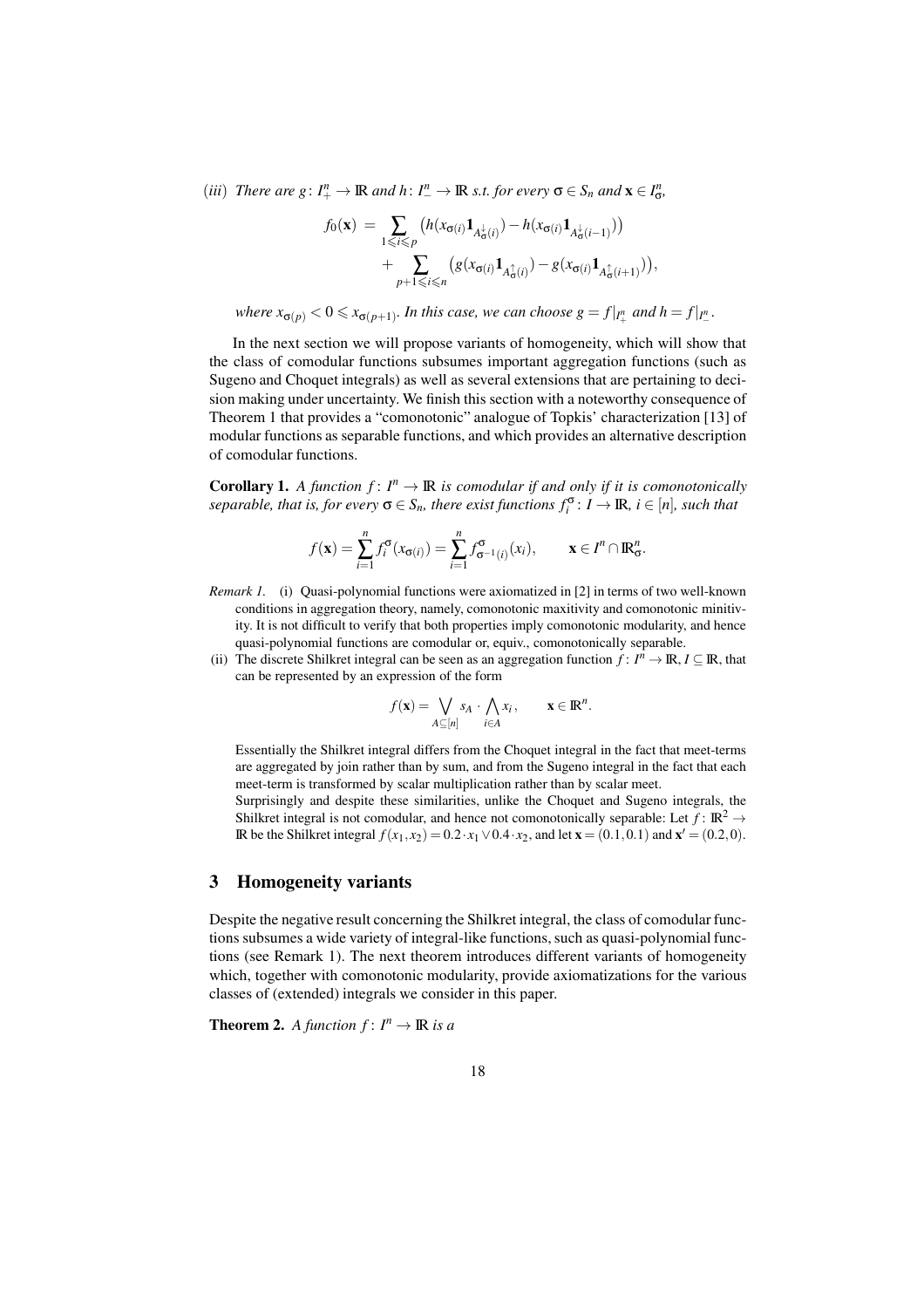*1. quasi-Lovász extension iff*  $f$  *is comodular and there is*  $\varphi$ :  $I \rightarrow \mathbb{R}$  *nondec. s.t.* 

$$
f(x1A) = sign(x)\varphi(x) f(sign(x) 1A)
$$
\n(4)

*2. Lovász extension* **iff** *f* is comodular and there is  $\varphi: I \to \mathbb{R}$  nondecreasing s.t.

$$
f(x1A) = sign(x) x f(sign(x) 1A)
$$
 (5)

*3. quasi-polynomial function* **iff** *it is comodular and there is*  $\varphi: I \to \mathbb{R}$  *nondec. s.t.* 

$$
f(x \wedge \mathbf{1}_A) = \varphi(x) \wedge f(\mathbf{1}_A) \quad \text{and} \quad f(x \vee \mathbf{1}_A) = \varphi(x) \vee f(\mathbf{1}_A) \tag{6}
$$

*4. polynomial function* iff *it is comodular and for every x in the range of f*

$$
f(x \wedge \mathbf{1}_A) = x \wedge f(\mathbf{1}_A)
$$
 and  $f(x \vee \mathbf{1}_A) = x \vee f(\mathbf{1}_A)$ 

*Proof.* The first two assertions follow immediatly from (2) and Theorem 1. Necessity in the last two assertions follows from Remark 1 and the fact that quasi-polynomials and polynomial functions are quasi-min and quasi-max homogeneous, and range-min and range-max homogeneous, resp. (see [2, 3]). For sufficiency in the third, note that from (6) and Theorem 1 (by applying the left identity on  $I_+$  and the right on  $I_-$ ), it follows that  $f$  is nondecreasing and quasi-min and quasi-max homogeneous, and thus it is a quasi-polynomial function (see Theorem 17 in [2]). Sufficiency in the fourth assertion follows similarly but using results from [3]. □

- *Remark 2.* (i) For the symmetric variants of quasi-Lovász extensions and Lovász extensions replace (4) and (5) by  $f(x1_A) = \varphi(x)f(1_A)$  ( $\varphi$  odd) and  $f(x1_A) = xf(1_A)$ , resp. (see [6]).
- (ii) For Choquet integrals add nondecreasing monotonicity, and for Sugeno integrals replace "for every *x* in the range of *f*" by "for every  $x \in I$ ".

#### References

- 1. D. Bouyssou, D. Dubois, H. Prade, and M. Pirlot, editors. *Decision-Making Process Concepts and Methods*. ISTE/John Wiley, London, 2009.
- 2. M. Couceiro and J.-L. Marichal. Axiomatizations of quasi-polynomial functions on bounded chains, *Aequationes Mathematicae* 396:1 (2009) 195–213.
- 3. M. Couceiro and J.-L. Marichal. Representations and characterizations of polynomial functions on chains, *Journal of Multiple-Valued Logic and Soft Computing* 16:1-2 (2010) 65–86.
- 4. M. Couceiro and J.-L. Marichal. Quasi-polynomial functions over bounded distributive lattices, *Aequationes Mathematicae*, 80:3 (2010) 319–334.
- 5. M. Couceiro and J.-L. Marichal. Axiomatizations of Lovász extensions and symmetric Lovász extensions of pseudo-Boolean functions, *Fuzzy sets and Systems* 181:1 (2011) 28–38.
- 6. M. Couceiro and J.-L. Marichal. Axiomatizations of quasi-Lovász extensions of pseudo-Boolean functions, *Aequationes Mathematicae* 82 (2011) 213–231.
- 7. M. Couceiro and J.-L. Marichal. Polynomial functions over bounded distributive lattices, *Journal of Multiple-Valued Logic and Soft Computing*. In press.
- 8. M. Grabisch, J.-L. Marichal, R. Mesiar, and E. Pap. *Aggregation functions*. Encyclopedia of Mathematics and its Applications 127. Cambridge University Press, Cambridge, UK, 2009.
- 9. M. Grabisch, T. Murofushi, and M. Sugeno, editors. *Fuzzy measures and integrals Theory and applications*, volume 40 of *Studies in Fuzziness and Soft Computing*. Physica-Verlag, Heidelberg, 2000.